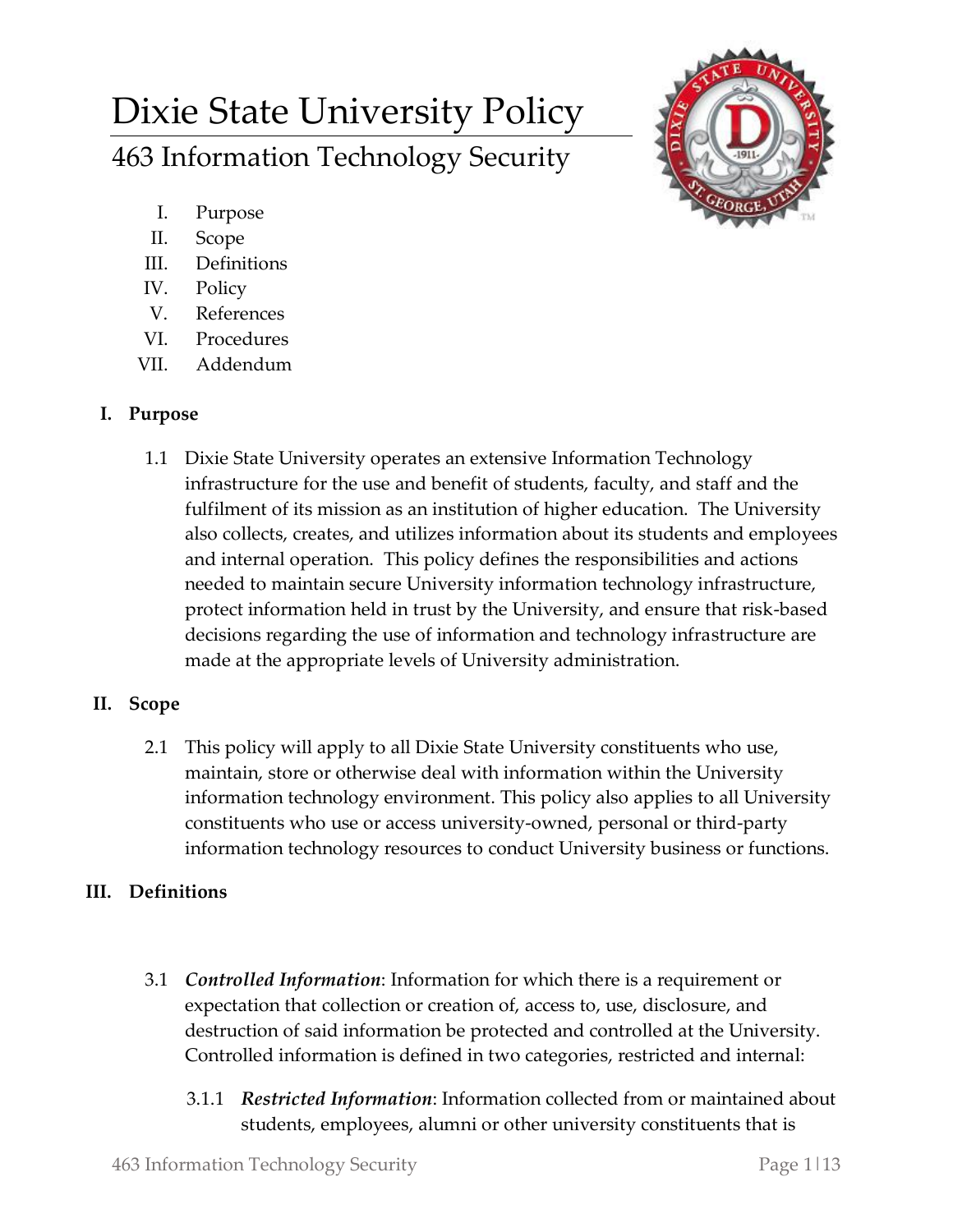confidential or private in nature. Additionally, other non-personal information may be considered restricted as defined by Federal/State law or contract. Access, use, protection and disclosure of restricted data are typically controlled by one or more of the following: Federal and State law or regulation, contract, and/or other applicable policies developed by the Utah System of Higher Education or Dixie State University. Examples of restricted information include, but are not limited to: any non-directory Family Educational Rights and Privacy Act (FERPA) information, Social Security numbers, medical records, individual passwords, personal financial data including bank account and credit card numbers, certain research data, or government-classified data. If stored with any of the preceding information elements in a record or if disclosed in an extraordinary or uncontrolled manner, information normally classified as directory information under FERPA, such as name, address, date of birth, major, class, etc. may also be considered restricted

- 3.1.2 *Internal Information*: Information collected, processed, stored, or otherwise used by the University that is sensitive, proprietary, or otherwise expected to be kept confidential but is not otherwise classified or controlled as Restricted information. Access, use, protection and disclosure of internal data may be controlled by one or more of the following: Federal and State law or regulation, contract, and/or other applicable policies developed by the Utah System of Higher Education or Dixie State University. Examples of internal data may include but are not limited to: institutional financial records, research data, IT and facilities systems configuration information including passwords and digital keys, surveillance video, personnel records, or contracts and purchasing records.
- 3.2 *Uncontrolled Information*: Information collected, processed, stored or otherwise used by the University for which there is no expectation of confidentiality nor any special protections or controls needed.
- 3.3 *Critical Information*: Information that is required for continuing operation of the University and its critical functions. Failures or loss of critical IT resources could result in loss of critical university functions, create public safety issues, cause significant fiscal losses or incur legal liability.
- 3.4 *Information Technology Resource (IT Resource)*: IT systems, infrastructure or media that provide essential services to core university functions or that display, process, transmit, store or otherwise utilize Information.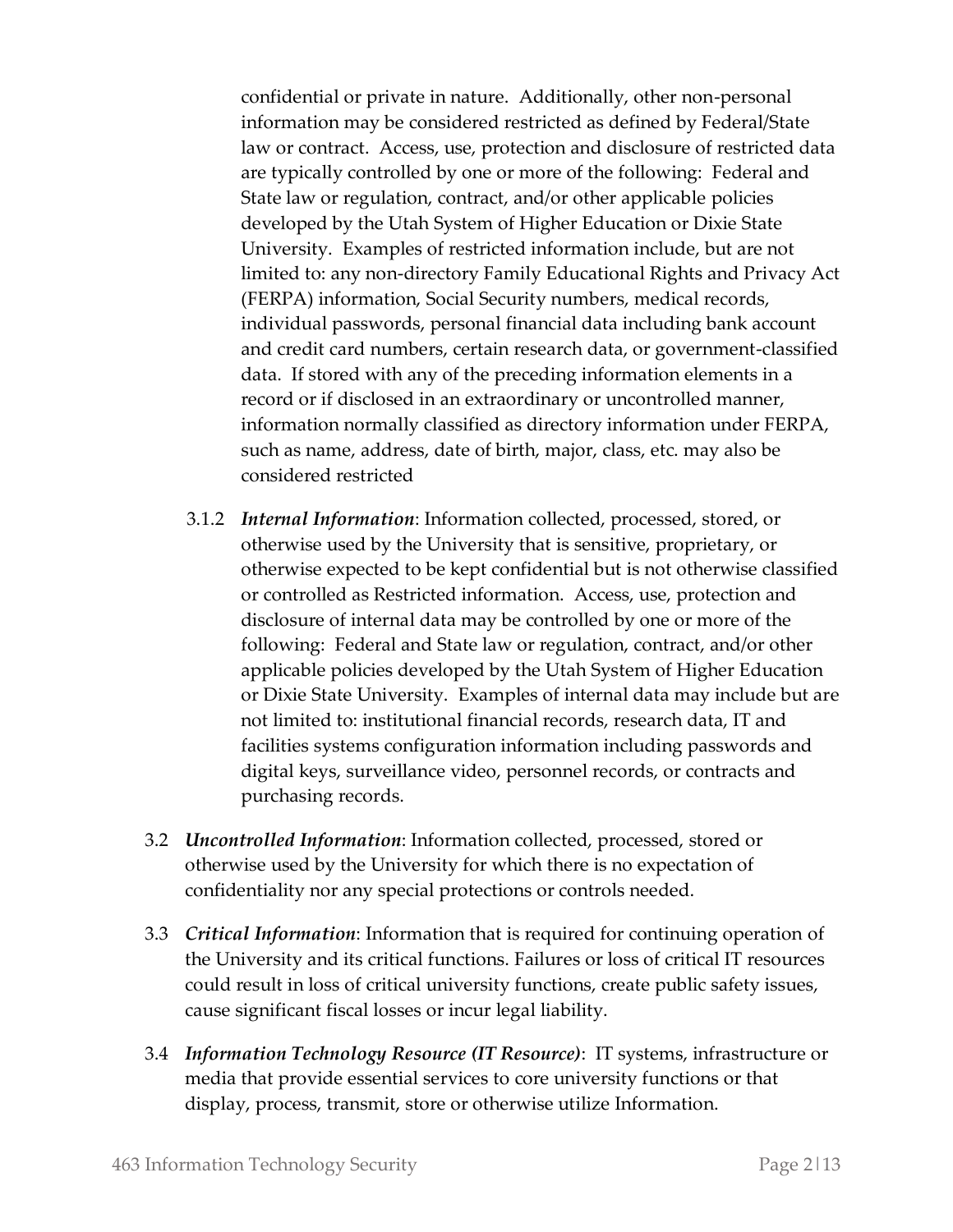- 3.4.1 *Critical IT Resource*: IT resources that are required for continuing operation of the University and its critical functions. Failures or loss of critical IT resources could result in loss of critical university functions, create public safety issues, cause significant fiscal losses or incur legal liability.
- 3.4.2 *Institutional IT Resources*: IT resources provided by University Information Technology Services or contracted third-party (also known as "Cloud") resources for the purposes of broad institutional use. Examples include the campus network, Banner system, email system, electronic directories, storage, Dixie State University Web site, any contracted third-party equivalents, and various other servers and infrastructure.
- 3.4.3 *Personal IT Resource*: Any IT resource not owned or otherwise provided by the University.
- 3.4.4 *Portable Devices and Media*: An IT resource used to display, process, transmit or store data that is easily portable. Examples include but are not limited to laptop computers, smartphones, tablet computers, optical media, magnetic tapes, removable hard drives, flash memory devices (USB thumb drives, memory cards) and other portable devices with storage capabilities.
- 3.5 *Information Security Office:* The Information Security Office (ISO) is responsible for developing and coordinating institutional Information Security strategies.
- 3.6 *Data Steward*: An administrative position responsible for a University unit or department, typically a vice-president, a direct report to a vice-president, or an appropriate deputy designated to act in that capacity. The Data Steward is the principal IT security decision-maker and is responsible for the acceptance of risk and other matters regarding Information Security for controlled information collected, stored, or used within the scope of their authority.
- 3.7 *Data Custodian*: Any employee or other authorized affiliate with administrative or operational access to Controlled information and/or IT Resources as part of their normal job functions.
- 3.8 *Users*: Any University employee or other affiliate who accesses and uses University information assets and IT resources.
- 3.9 *Incident Response Team*: The Incident Response Team is a group convened when ISO determines the scope, size, or nature of an Information Security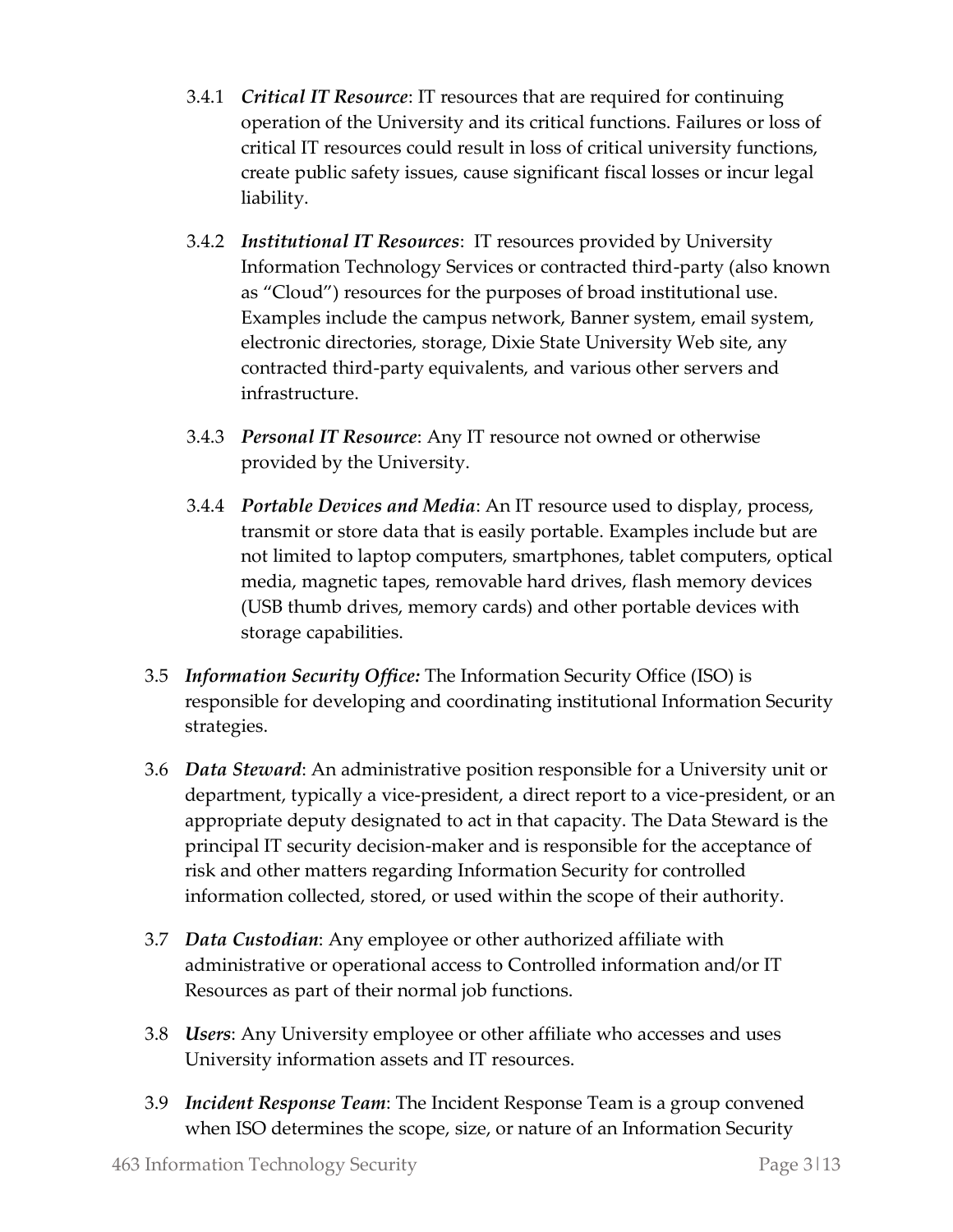incident warrants additional response resources. The Incident Response Team is coordinated by ISO and may be comprised of Data Custodians, institutional and/or third-party subject-matter experts and other stakeholders as deemed appropriate for the incident.

- 3.10 *Disaster*: Any unexpected event or occurrence that prevents the normal operation or causes the loss of one or more Critical IT Resources.
- 3.11 *Disaster Recovery Plan*: A written plan covering provisions for implementing and running critical IT resources or equivalent alternative processing in the event of a disaster.
- 3.12 *Unauthorized Access*: Access to controlled information or to IT resources by individuals or automated agents that are not authorized for access to perform job duties or university functions.
- 3.13 *Branded Payment Cards*: Credit and debit cards issued by the major international payment brands, including but not limited to Visa, MasterCard, American Express, Discover.

### **IV. Policy**

- 4.1 Roles and Responsibilities
	- 4.1.1 Each Data Steward, for information or resources within his/her respective area of control, shall be responsible to:
		- 4.1.1.1 Determine the classification, as defined by this policy, of Information Assets under his/her control.
		- 4.1.1.2 Determine the criticality of Information Assets and IT Resources.
		- 4.1.1.3 Maintain an inventory of the uses of Restricted information collected, stored, used, or transmitted in his/her area of control.
		- 4.1.1.4 Advised by the Information Security Office, evaluate threats and risks to Controlled Information and act as the primary decision maker for use of Controlled information. Authorize access to and use of Controlled Information within his/her department or unit, or delegate authorization responsibilities to an appropriate deputy.
		- 4.1.1.5 Take appropriate steps to ensure critical information or IT resources under his/her area of control remain available or recoverable in the event of a loss or interruption due to a disaster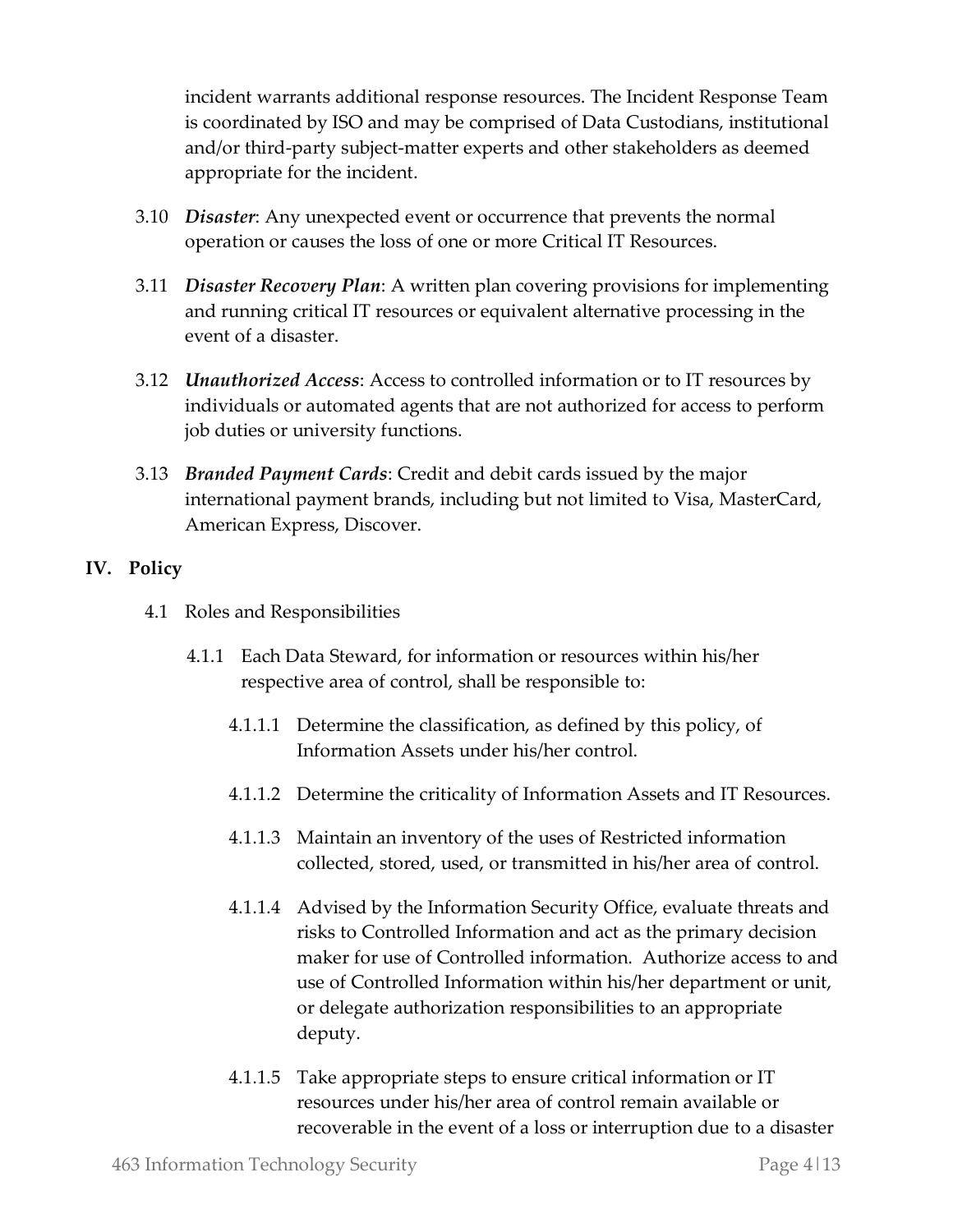or other adverse event.

- 4.1.1.6 Assist in enforcement of institutional information security practices within his/her area of control.
- 4.1.1.7 Authorize and accept responsibility for any exceptions to institutional security practices as defined by this policy and attached procedures.
- 4.1.2 Each Data Custodian, for information or resources within his/her respective area of operation shall be responsible to:
	- 4.1.2.1 Understand the classification of information he/she is administratively or operationally in custody of and follow institutional information security practices appropriate to that classification.
	- 4.1.2.2 Ensure that decisions on access to and use of Controlled Information are made by the appropriate Data Steward or delegated deputy.
	- 4.1.2.3 Release Controlled Information only through appropriate, established channels.
	- 4.1.2.4 Assist Data Stewards in inventorying use of Restricted data collected, stored, used, or transmitted on resources in his/her area of operation.
	- 4.1.2.5 Report any unauthorized access or suspected security incident/breach to ISO in a timely manner.
- 4.1.3 The Information Security Office shall be responsible to:
	- 4.1.3.1 Develop and maintain institutional information security policies and practices in coordination with Data Stewards and Data Custodians.
	- 4.1.3.2 Educate and provide assistance in complying with this policy to Data Stewards, Data Custodians and Users.
	- 4.1.3.3 Operate or coordinate appropriate security measures for protection of institutional information technology infrastructure.
	- 4.1.3.4 Monitor network traffic to identify, evaluate, and mitigate threats or vulnerabilities to University Controlled information or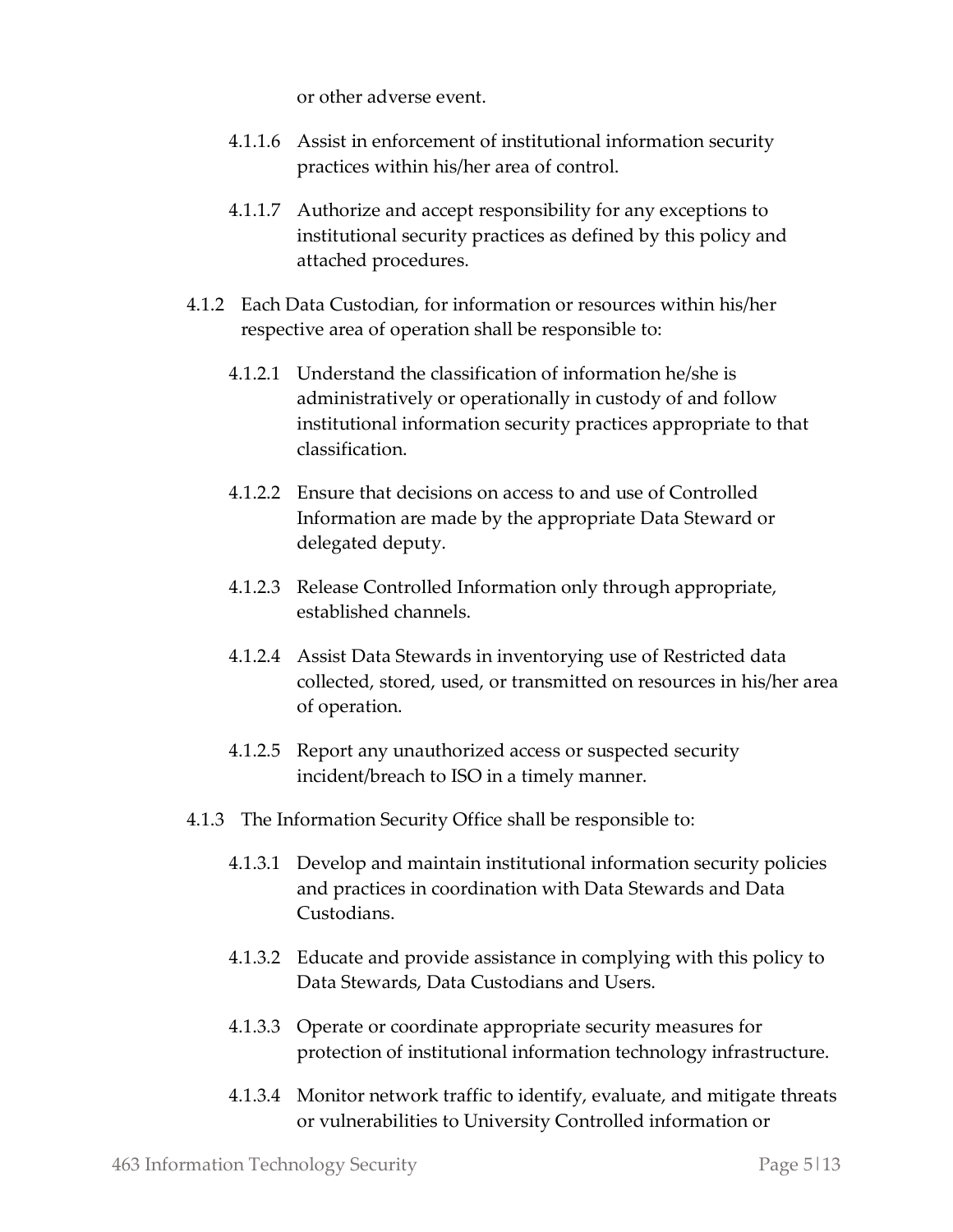resources, and to assess compliance with institutional security policies and practices.

- 4.1.3.5 Take appropriate and reasonable action to resolve security incidents. Direct incident response activities and incident resolution including convening the University Information Security Incident Response Team if necessary.
- 4.1.3.6 Conduct periodic security assessments to identify evolving threats and vulnerabilities to the security of institutional information and infrastructure, and to evaluate compliance with information security policies and practices.
- 4.1.3.7 Enforce institutional security policies and practices in coordination with Data Stewards
- 4.1.4 Users shall be responsible to:
	- 4.1.4.1 Understand and follow University policies and practices governing the use of Institutional IT resources and Controlled information.
	- 4.1.4.2 Report any unauthorized access or suspected security incident/breach to ISO in a timely manner.
- 4.1.5 The Incident Response Team, when convened, shall be responsible to:
	- 4.1.5.1 Under the direction of the ISO, contain and resolve security incidents as directed by the Information Security Incident Response Procedures.
- 4.2 Protection of Controlled Information
	- 4.2.1 Controlled information, defined at DSU as Restricted and Internal information, must be protected in all phases of its lifecycle, including creation/collection, use, storage, transmission, and disposal such that the Controlled information remains confidential.
		- 4.2.1.1 Controlled information must not be disclosed or released except through channels and procedures established by the appropriate Data Steward(s).
	- 4.2.2 Restricted information must not be moved, or copied from, or stored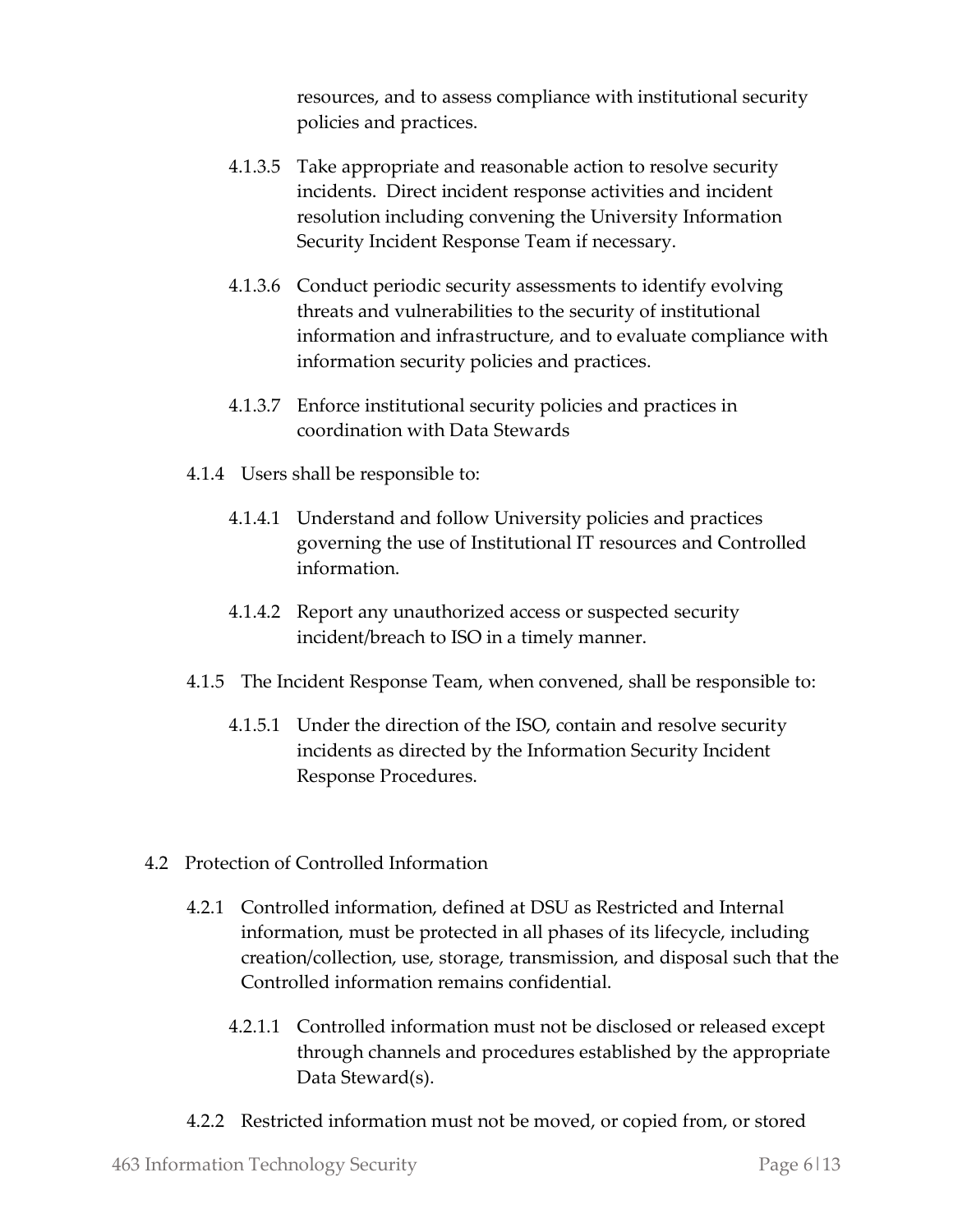anywhere other than Institutional IT resources, including but not limited to workstations, portable computing devices or media, personally-owned devices, or third-party "cloud" services not deemed an Institutional IT resource.

Using a workstation or other device to enter, view, or manipulate Restricted information stored on an Institutional IT resource is permitted so long as the Restricted information is not moved, copied, or stored on the viewing workstation or device.

Exceptions may be approved in the following circumstances:

- 4.2.2.1 There is a business need for Restricted information to be stored, moved, or copied from Institutional IT resources that cannot otherwise be met.
- 4.2.2.2 The Data Steward(s) over the Restricted information in question must be made aware of request for exception, be apprised of any risks in granting an exception, and approve of the departure from standard practice.
- 4.2.2.3 An inventory of the nature and of the Restricted information, the location or disposition of the information, and the number of records must be maintained by the department or unit.
- 4.2.2.4 Appropriate, documented, and auditable protections for the Restricted information are in place following the guidelines established in procedure Information Protection Practices.
- 4.2.2.5 Faculty members do not require permission from a Data Steward to maintain records of grades outside of institutional resources, but if doing so, must protect that information appropriately following the guidelines established in procedure Information Protection Practices.
- 4.2.3 Access to Controlled information should only be granted for individuals and entities who need access to perform their designated job function, contracted services on behalf of the University, or to meet some other regulatory or legal requirement. Data Stewards and/or their designated deputies must authorize access to Controlled information.
- 4.2.4 A third-party or "cloud" service may be considered an institutional IT resource suitable for collection, use or storage of Controlled information when an appropriate contract is in place that protects the University's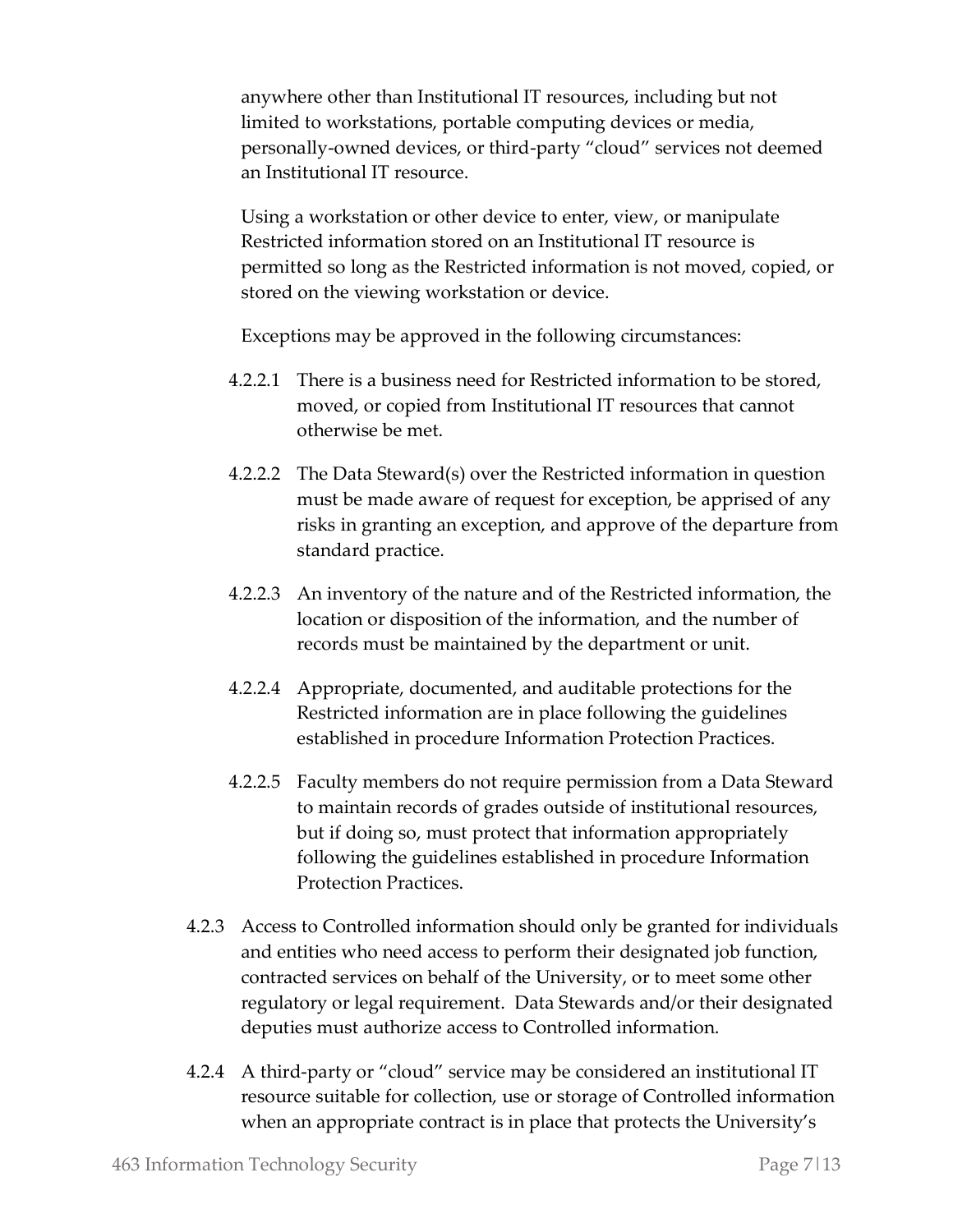interests and outlines security measures to be taken on the part of the third-party provider. When possible, administrative access to and control of information held in trust by the third-party provider should available to University Information Technology Staff. Integration with the University DixieID identity and authentication systems must also be used whenever possible.

- 4.2.5 Refer to procedure Information Protection Practices for current minimum measures that must be taken to protect Controlled information.
- 4.2.6 Industry regulation of branded payment cards impose additional security requirements for University departments or other units accepting branded payment cards. These requirements are defined by the Payment Card Industry Data Security Standards. Before conducting commerce or otherwise collecting University funds using branded payment cards, departments and units must be granted approval from University Business Services. Departments and units accepting branded payment cards must adhere to practices developed to protect credit card holder information as required by the University Cash Handling policy, currently published PCI-DSS standards, and internal requirements and guidance maintained by the University Payment Card Committee.
- 4.3 Protection of Critical information and IT resources
	- 4.3.1 Information or IT resources that have been deemed critical by the responsible Data Steward(s) should be appropriately protected from loss through equipment failure, natural or human-caused disaster, malicious destruction, or other adverse events such that the information or resource can be restored to an operational state.
		- 4.3.1.1 University Information Technology Services shall develop means to protect institutional critical information stored and used on either local resources it maintains or on third-party hosted (aka "Cloud") solutions it coordinates. Departments and other units using institutional IT resources may coordinate with Information Technology Services to ensure that critical information is appropriately protected.
		- 4.3.1.2 Departments or units maintaining critical information outside of institutional resources provided or coordinated by Information Technology Services (e.g. on individual workstations or on thirdparty hosted solutions, aka "Cloud" services) must ensure that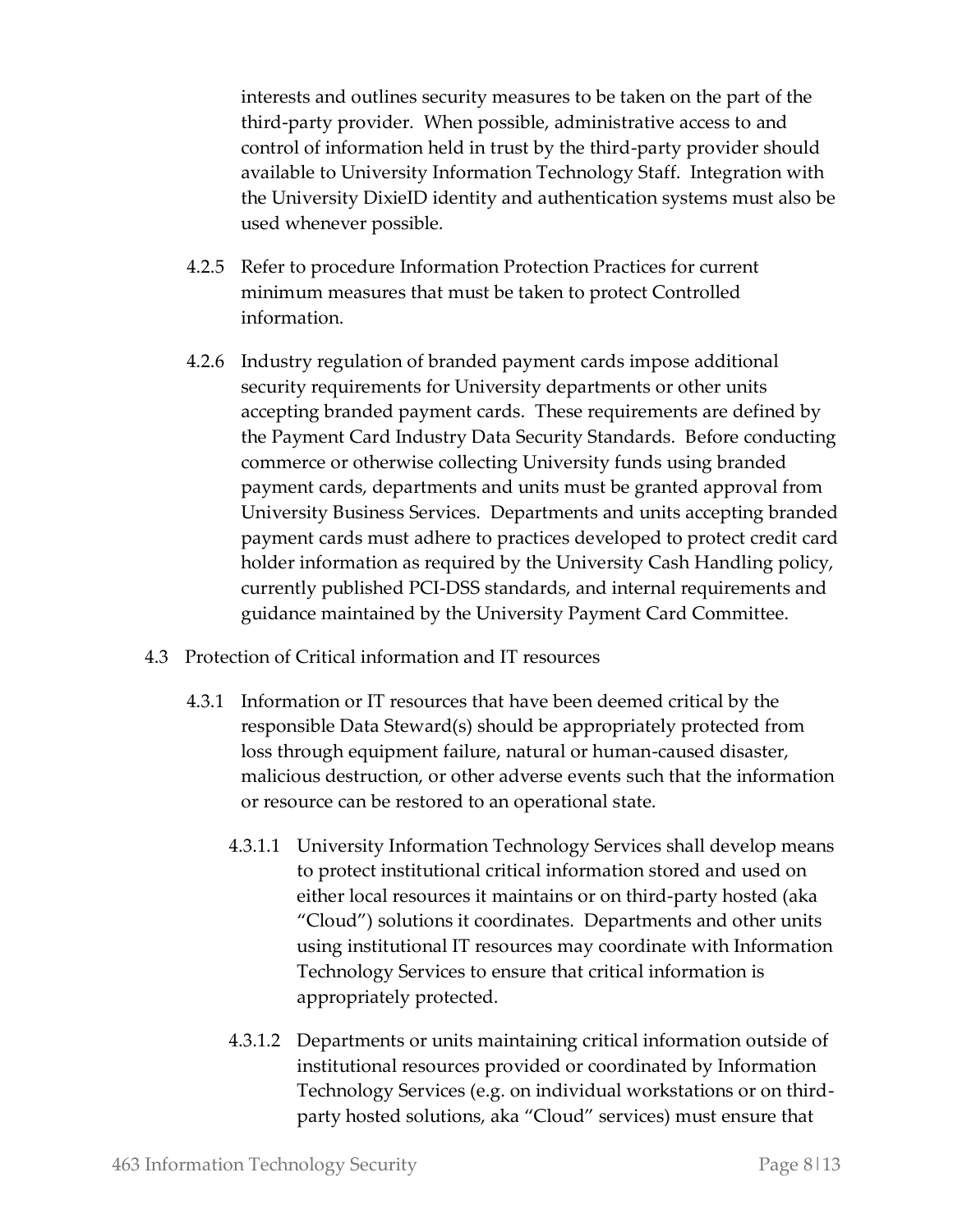critical information is appropriately protected from loss.

- 4.4 Reporting and handling of IT Security Incidents
	- 4.4.1 All suspected or actual IT security incidents involving institutional or departmental information must immediately be reported to the Information Security Office.
	- 4.4.2 ISO is authorized to take or direct reasonable action as necessary to neutralize a security incident or prevent further damage, including but not limited to disabling user accounts, blocking network traffic and disabling services.
	- 4.4.3 ISO will coordinate response, investigation and reporting of information security incidents as defined in procedure Information Security Incident Response. If necessary, ISO will convene the Incident Response Team to assist in handling the incident. ISO and/or the Incident Response Team work to contain or mitigate any unresolved threat stemming from the incident to IT resources or information assets. ISO and/or the Incident Response Team reports findings and recommendations regarding the incident to University administration and appropriate Data Stewards.
	- 4.4.4 If it is determined that University constituents must be notified of disclosure or loss of Controlled information, efforts must be coordinated between responsible Data Stewards, ISO, University legal counsel, University public relations and other stakeholders as necessary to ensure that notification is performed by the responsible Data Steward in a timely manner in accordance with Federal and State notification laws and regulations.
- 4.5 Reporting loss of critical IT Resources If critical IT resources or information assets are lost or inaccessible due to disaster or system failure, the Data Steward and/or Data Custodian(s) responsible must notify those individuals and organizations within the University that are affected by the loss of the resource.
- 4.6 Physical Information Security University departments and units are responsible for assuring that all Controlled information, whether in digital or physical format and technology infrastructure are physically protected at all times in accordance with their level of criticality and sensitivity. University departments and units must assure that the physical information security controls for work area are followed and that access restrictions, Controlled information security practices and physical security practices for each area are adhered to.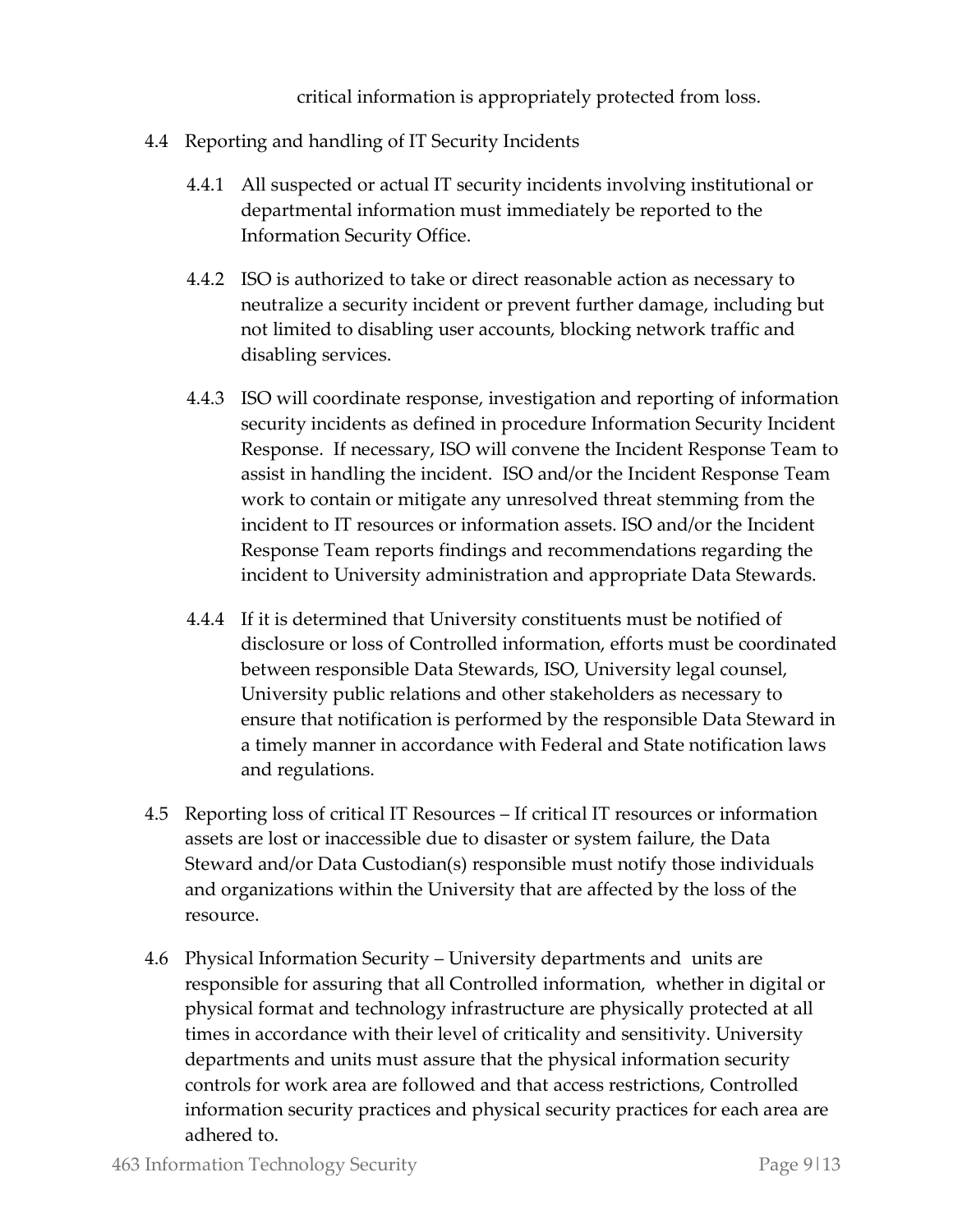- 4.7 Destruction or sanitization of electronic media Departments and University units shall destroy or otherwise sanitize Controlled Information stored on a university or personally-owned IT resource when the information is no longer necessary to conduct the business of the University or meet regulatory requirements, or when hardware or media devices are retired or repurposed. Refer to procedure Information Protection Practices.
- 4.8 Additional procedure and practices This policy authorizes Data Stewards, Data Custodians, ISO, and Information Technology Services to develop additional Information Security procedures and guidance in accordance with the requirements and intent of this policy. Data Stewards may implement rules for the departments or units for which they are responsible.
- 4.9 Revocation of Access
	- 4.9.1 Dixie State University shall reserve the right to revoke access to the DSU network or any IT resource for any internal or external user, device, network segment or system which presents a direct and imminent threat to University IT resources or information assets, violates this policy, attached procedures or established practices or for any other reason in accordance with applicable institutional policies.
	- 4.9.2 Restoration of Access Access for a revoked user, device, network segment or system may be restored as soon as the direct and imminent security threat or policy violation has been remedied.
- 4.10 Policy Violations
	- 4.10.1 Violation of this policy may result in action in accordance with University disciplinary policies.
	- 4.10.2 University constituents may appeal revocation of access to IT resources or disciplinary actions taken against them pursuant to University grievance policies.

#### **V. References**

- 5.1 Utah System of Higher Education, Policy R345, Information Technology Resource Security
- 5.2 Dixie State University of Utah Policy 372 Corrective & Disciplinary Action
- 5.3 Dixie State University of Utah Policy 151 Grievance Procedure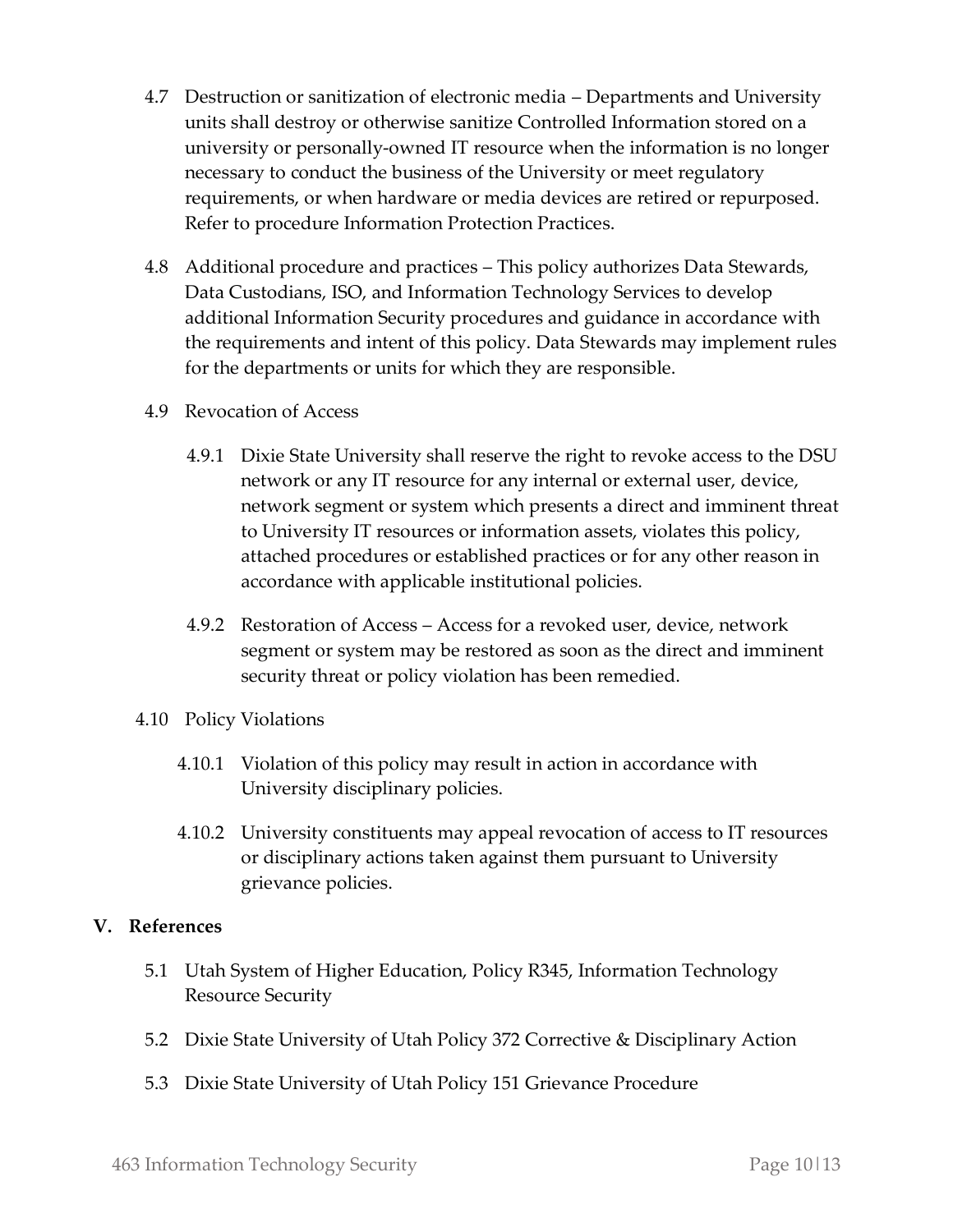## **VI. Procedures**

- 6.1 TBA Data Protection Practices
- 6.2 Incident Response

## **VII. Addendum**

7.1 Information Classification Matrix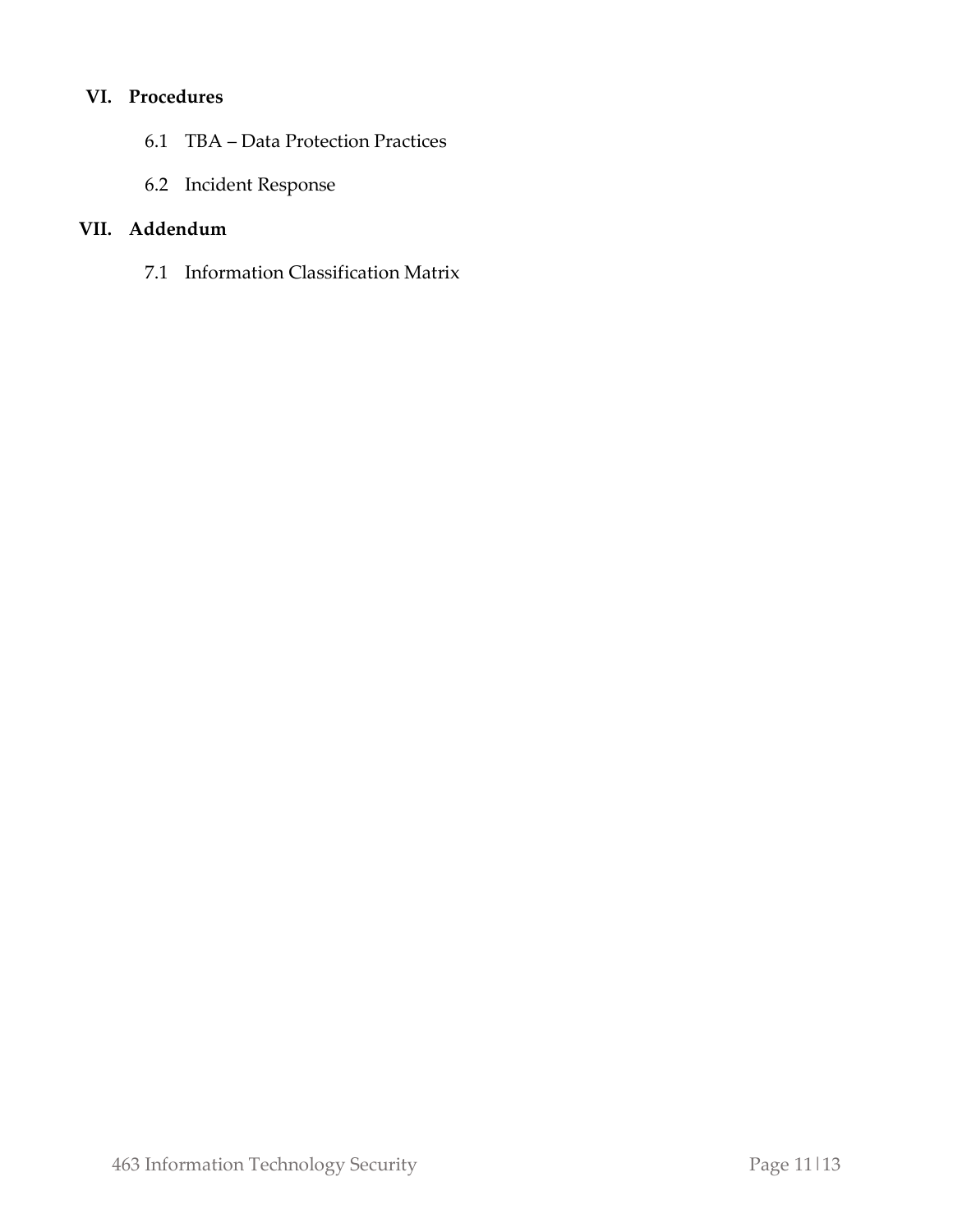|                        |                                                        | Examples                                                                                                                                                                                                                                                                                                                                                                   | Controls                                                                                                                                                                                                                                                                                                                                                                                                                                                                                                                                                                                                                                  |
|------------------------|--------------------------------------------------------|----------------------------------------------------------------------------------------------------------------------------------------------------------------------------------------------------------------------------------------------------------------------------------------------------------------------------------------------------------------------------|-------------------------------------------------------------------------------------------------------------------------------------------------------------------------------------------------------------------------------------------------------------------------------------------------------------------------------------------------------------------------------------------------------------------------------------------------------------------------------------------------------------------------------------------------------------------------------------------------------------------------------------------|
| Controlled Information | <b>Restricted</b><br><b>Information</b><br><b>RED</b>  | <b>Non-directory FERPA</b><br>۰<br>information<br><b>Social Security Numbers</b><br>۰<br>Personal Financial Data (e.g.<br>۰<br>credit cards and bank<br>accounts)<br><b>Health Records</b><br>۰<br><b>Other personal information</b><br>$\bullet$<br>with a requirement or<br>expectation to maintain<br>confidentiality                                                   | Always controlled, typically by<br>$\bullet$<br><b>Federal/State laws and regulations or</b><br>through contract.<br><b>Assigned University Data Steward</b><br>$\bullet$<br>owns and must approve all uses of<br><b>Restricted information.</b><br>May not be copied or stored outside<br>$\bullet$<br><b>Institutional IT Resources without</b><br>permission from Data Steward.<br>Must be appropriately protected in<br>$\bullet$<br>all phases of collection, storage,<br>processing, and disposal.<br>May be public disclosed in rare<br>$\bullet$<br>circumstances, always through<br>proper channels; no uncontrolled<br>release. |
|                        | <b>Internal</b><br><b>Information</b><br><b>YELLOW</b> | <b>Institutional financial</b><br>$\bullet$<br>records<br>Contracts / purchasing data<br>$\bullet$<br>Institutional / departmental<br>$\bullet$<br>plans and other records<br>IT / Facilities system<br>$\bullet$<br>configurations<br><b>Other proprietary University</b><br>$\bullet$<br>information with a<br>requirement or expectation to<br>maintain confidentiality | May be controlled by Federal/State<br>$\bullet$<br>laws or through contract.<br><b>Assigned University Data Steward</b><br>$\bullet$<br>owns all uses of Internal<br>information.<br>Must be appropriately protected in<br>$\bullet$<br>all phases of creation/collection,<br>storage, processing, and disposal.<br>May be publicly disclosed in certain<br>$\bullet$<br>circumstances through proper<br>channels; no uncontrolled release.                                                                                                                                                                                               |
|                        | <b>Uncontrolled</b><br>Information<br><b>GREEN</b>     | <b>Public Web information</b><br><b>Course Catalog</b><br><b>All other University</b><br>information                                                                                                                                                                                                                                                                       | Uncontrolled information. No<br>$\bullet$<br>expectation of confidentiality or<br>special protections required.                                                                                                                                                                                                                                                                                                                                                                                                                                                                                                                           |